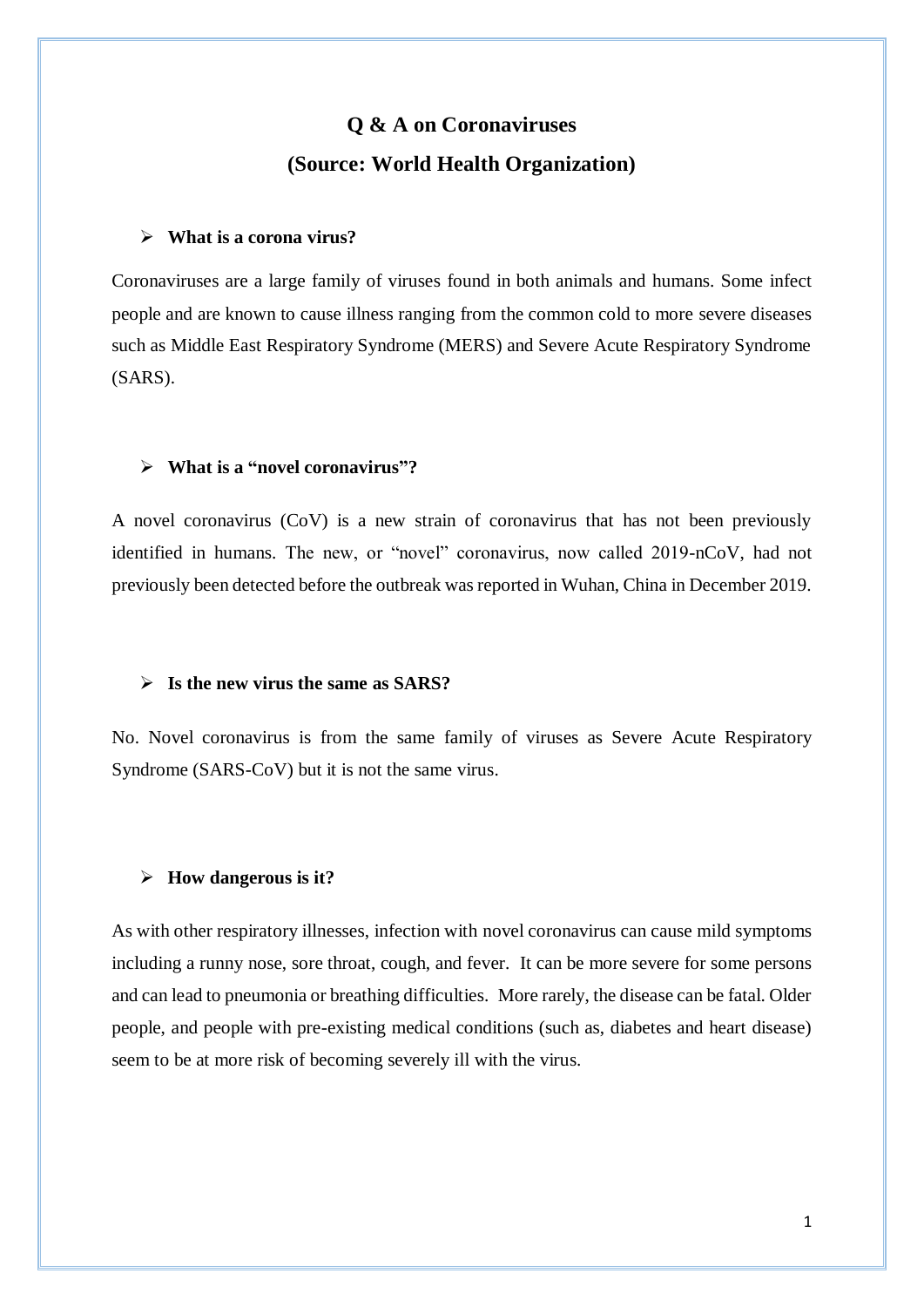### **[Can I catch novel coronavirus](https://www.who.int/news-room/q-a-detail/q-a-coronaviruses) from my pet?**

No, at present there is no evidence that pets such as cats and dogs have been infected or have spread the virus.

### **Can the novel coronavirus [be transmitted from person to person?](https://www.who.int/news-room/q-a-detail/q-a-coronaviruses)**

Yes, this virus causes respiratory disease and can be transmitted from person to person, usually after close contact with an infected patient, for example in a household, workplace, or hospitals.

### **[What can I do to protect myself?](https://www.who.int/news-room/q-a-detail/q-a-coronaviruses)**

Stay informed of the latest information on the outbreak, by accessing Epidemiology Unit website (www.epid.gov.lk), and take care of your health by doing the following:

Wash your hands frequently with soap and water or an alcohol-based hand rub

**Why?** Washing your hands with soap and water or an alcohol-based hand rub kills the virus if it is on your hands.

 Maintain at least 1 metre (3 feet) distance between yourself and other people, particularly those who are coughing, sneezing and have a fever.

**Why?** When someone who is infected with a respiratory disease like novel coronavirus, coughs or sneezes they project small droplets containing the virus. If you are too close, you can breathe in the virus.

Avoid touching eyes, nose and mouth

**Why?** Hands touch many surfaces which can be contaminated with the virus. If you touch your eyes, nose or mouth with your contaminated hands, you can transfer the virus from the surface to yourself.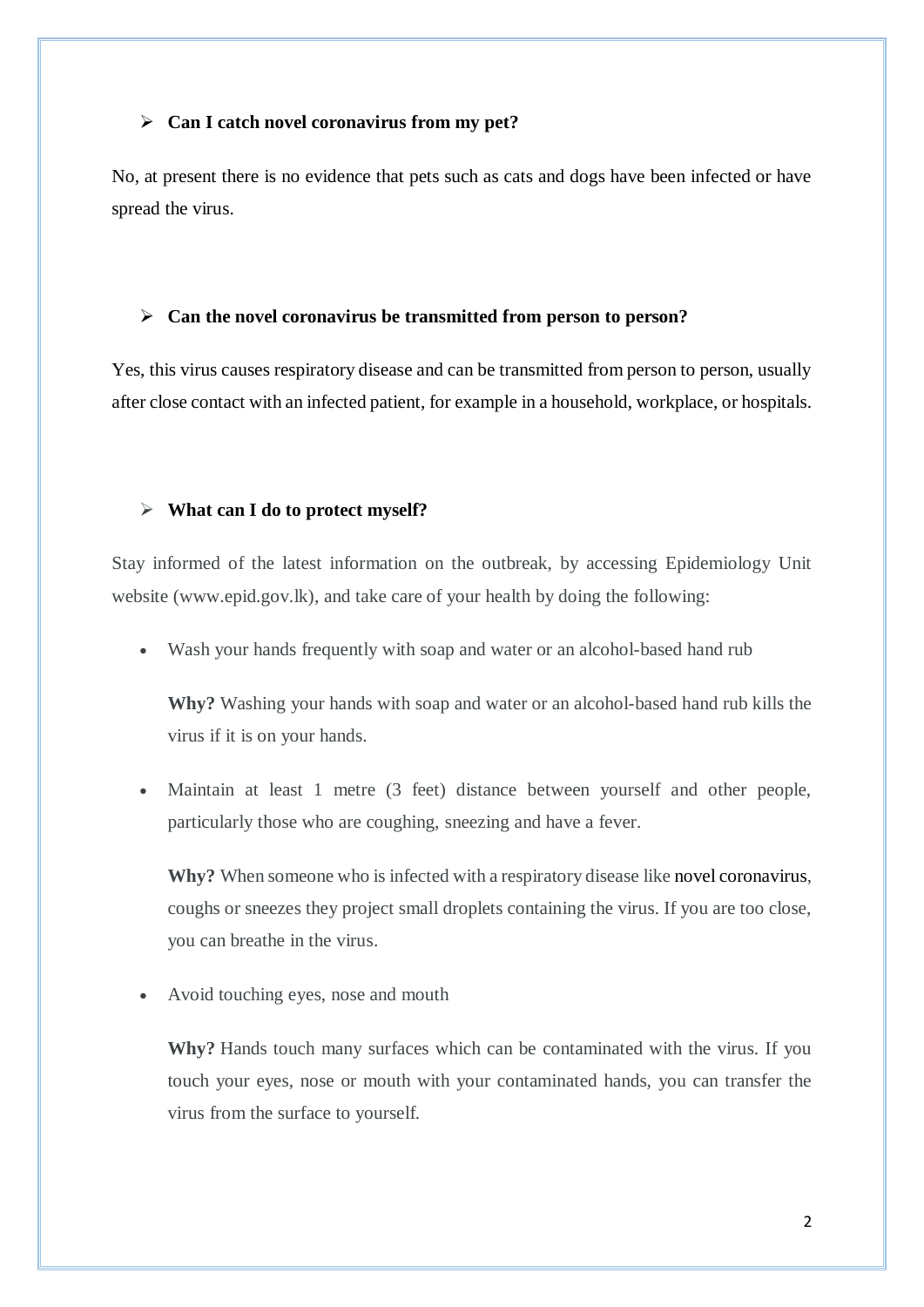If you have fever, cough and difficulty breathing, seek medical care early. Tell your doctor if you have travelled in China where novel coronavirus has been reported, or if you have been in close contact with someone who has travelled from China and has respiratory symptoms.

**Why?** Whenever you have fever, cough and difficulty breathing it's important to seek medical attention promptly as this may be due to a respiratory infection or other serious condition. Respiratory symptoms with fever can have a range of causes, and depending on your personal travel history and circumstances, novel coronavirus could be one of them.

 If you have mild respiratory symptoms and no travel history to or within China, carefully practice basic respiratory and hand hygiene and stay home until you are recovered, if possible.

### **[Should I wear a mask to protect myself?](https://www.who.int/news-room/q-a-detail/q-a-coronaviruses)**

Wearing a medical mask can help limit the spread of some respiratory disease. However, using a mask alone is not guaranteed to stop infections and should be combined with other prevention measures including hand and respiratory hygiene and avoiding close contact (at least 1 metre /3 feet distance between yourself and other people).

You should use masks only if you have;

- respiratory symptoms (such as coughing or sneezing)
- suspected novel coronavirus infection with mild symptoms
- cared for someone with suspected novel coronavirus infection

A coronavirus infection is suspected if a person has travelled in an area in China where this virus has been reported, or has close contact with someone who travelled from China and developed respiratory symptoms.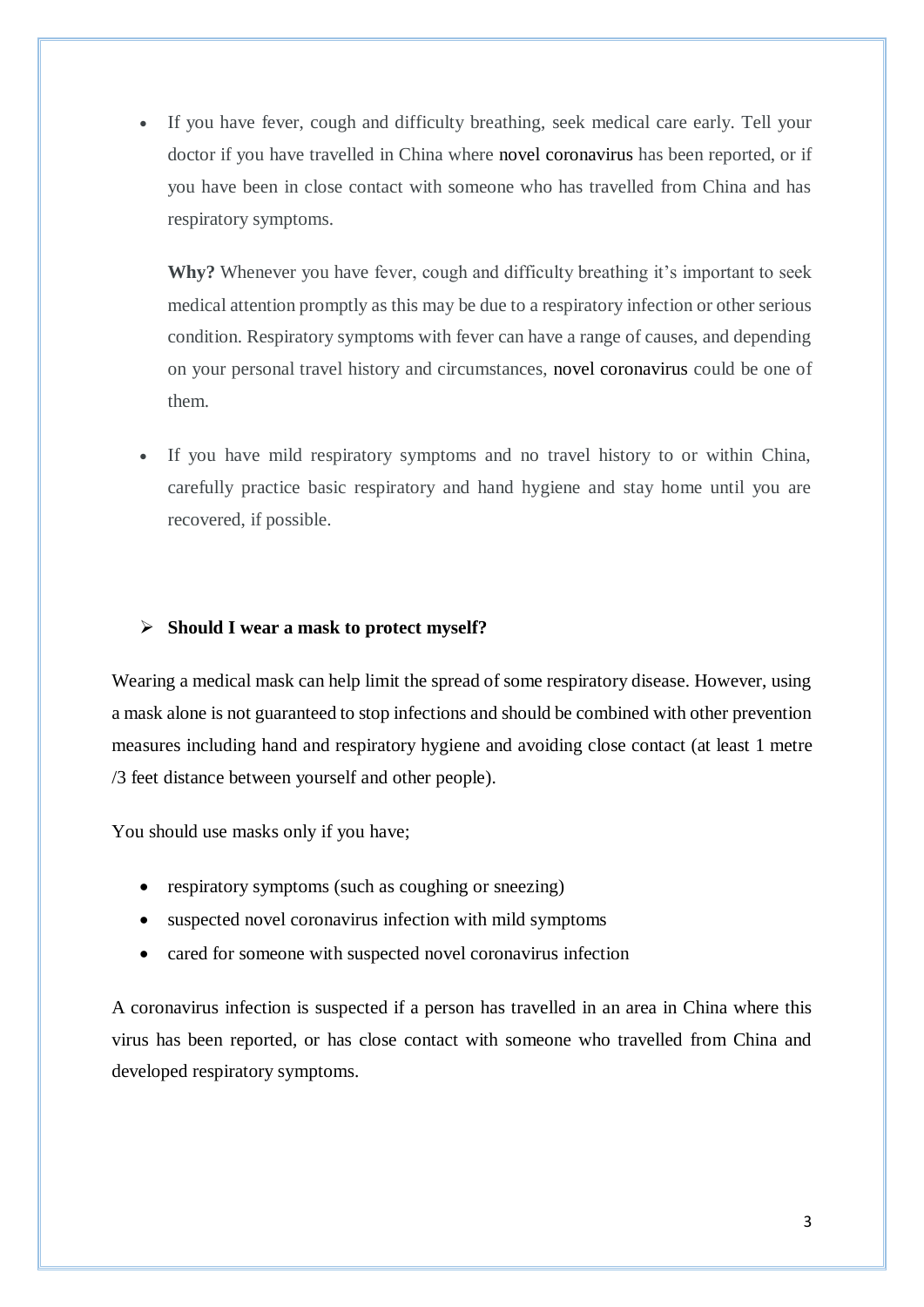### **[How to put on, use, take off and dispose of a face mask](https://www.who.int/news-room/q-a-detail/q-a-coronaviruses)**

- Before putting on a face mask, wash hands with soap and water or alcohol-based hand rub
- Cover mouth and nose with mask and make sure there are no gaps between your face and the mask
- Avoid touching the mask while using it; if you do, clean your hands with soap and water or alcohol-based hand rub
- Do not re-use single-use masks
- To remove the mask: remove it from behind (do not touch the front of mask); discard immediately in a closed bin; wash hands with soap and water or alcohol-based hand rub

### **[Who can get](https://www.who.int/news-room/q-a-detail/q-a-coronaviruses) this virus?**

People living or travelling in an area where the novel coronavirus infection is circulating may be at risk of infection. At present, this virus is circulating in China where the vast majority of people infected have been reported. Those infected from other countries are among people who have recently travelled from China or who have been living or working closely with those travellers, such as family members or co-workers.

Health workers caring for persons who are sick with novel coronavirus are at higher risk and must protect themselves with appropriate infection prevention and control procedures.

### **[Who is at risk from developing severe illness?](https://www.who.int/news-room/q-a-detail/q-a-coronaviruses)**

While we still need to learn more about how novel coronavirus affects people, thus far, older people, and people with pre-existing medical conditions (such as diabetes and heart disease) appear to be more at risk of developing severe disease.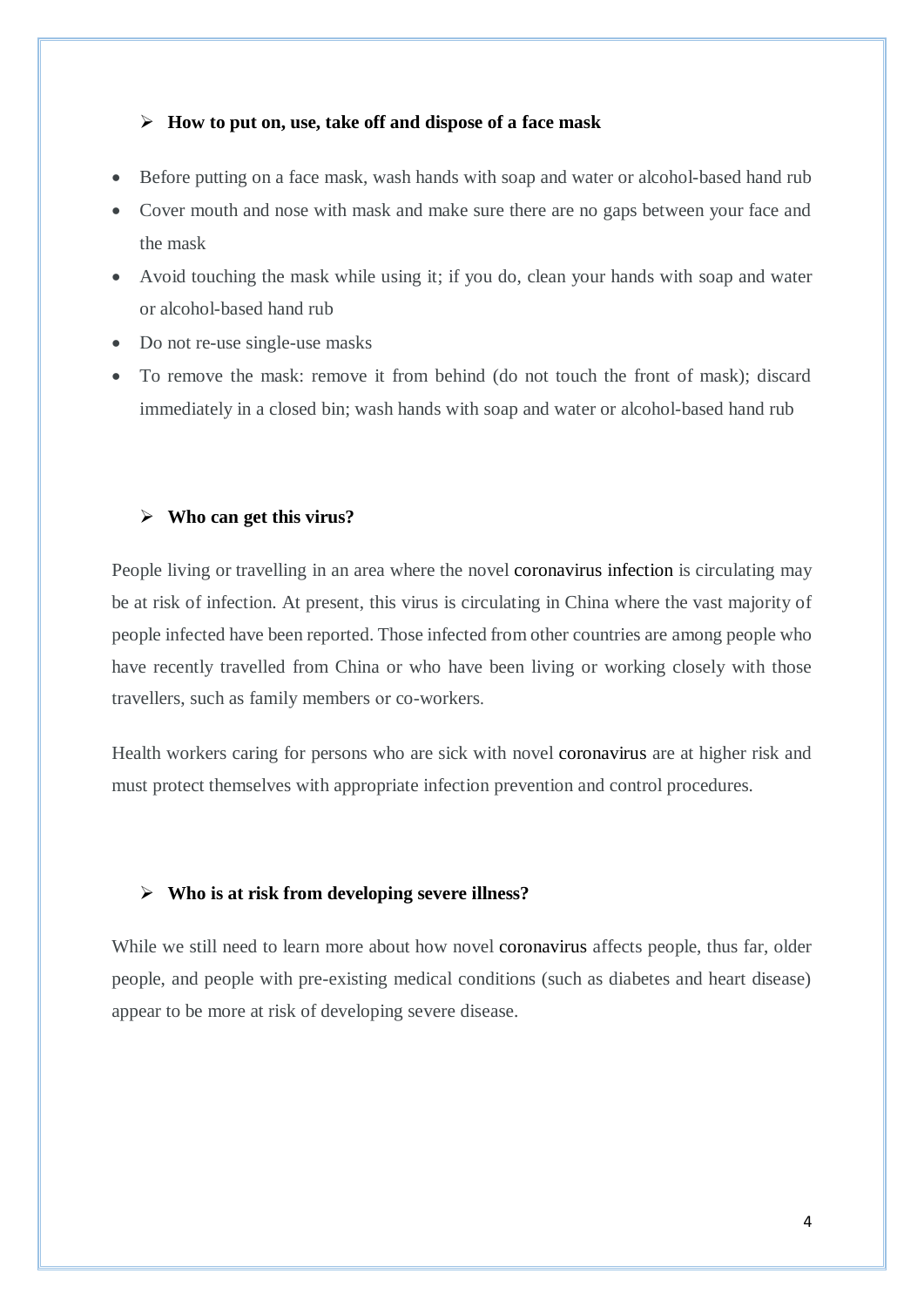#### **[How does this virus spread?](https://www.who.int/news-room/q-a-detail/q-a-coronaviruses)**

The new coronavirus is a respiratory virus which spreads primarily through contact with an infected person through respiratory droplets generated when a person, for example, coughs or sneezes, or through droplets of saliva or discharge from the nose.

It is important that everyone practice good respiratory hygiene. For example, sneeze or cough into a flexed elbow, or use a tissue and discard it immediately into a closed bin. It is also very important for people to wash their hands regularly with either soap and water or alcohol-based hand rub.

#### **[How long does the virus survive on surfaces?](https://www.who.int/news-room/q-a-detail/q-a-coronaviruses)**

It is still not known how long the novel coronavirus survives on surfaces, although preliminary information suggests the virus may survive a few hours. Simple disinfectants can kill the virus making it no longer possible to infect people.

# **[What's the difference between illness caused by novel coronavirus](https://www.who.int/news-room/q-a-detail/q-a-coronaviruses) infection and [other respiratory tract infections?](https://www.who.int/news-room/q-a-detail/q-a-coronaviruses)**

People with novel coronavirus infection or other respiratory tract infections typically develop respiratory symptoms such as fever, cough and runny nose. Even though many symptoms are alike, they are caused by different viruses. Because of their similarities, it can be difficult to identify the disease based on symptoms alone. That's why laboratory tests are required to confirm if someone has novel coronavirus. It is important that people who have cough, fever and difficulty breathing seek medical care early.

### **[How long is the incubation period?](https://www.who.int/news-room/q-a-detail/q-a-coronaviruses)**

The incubation period is the time between infection and the onset of clinical symptoms of disease. According to current estimates the incubation period is around 14 days. WHO recommends to follow up contacts of confirmed cases for 14 days.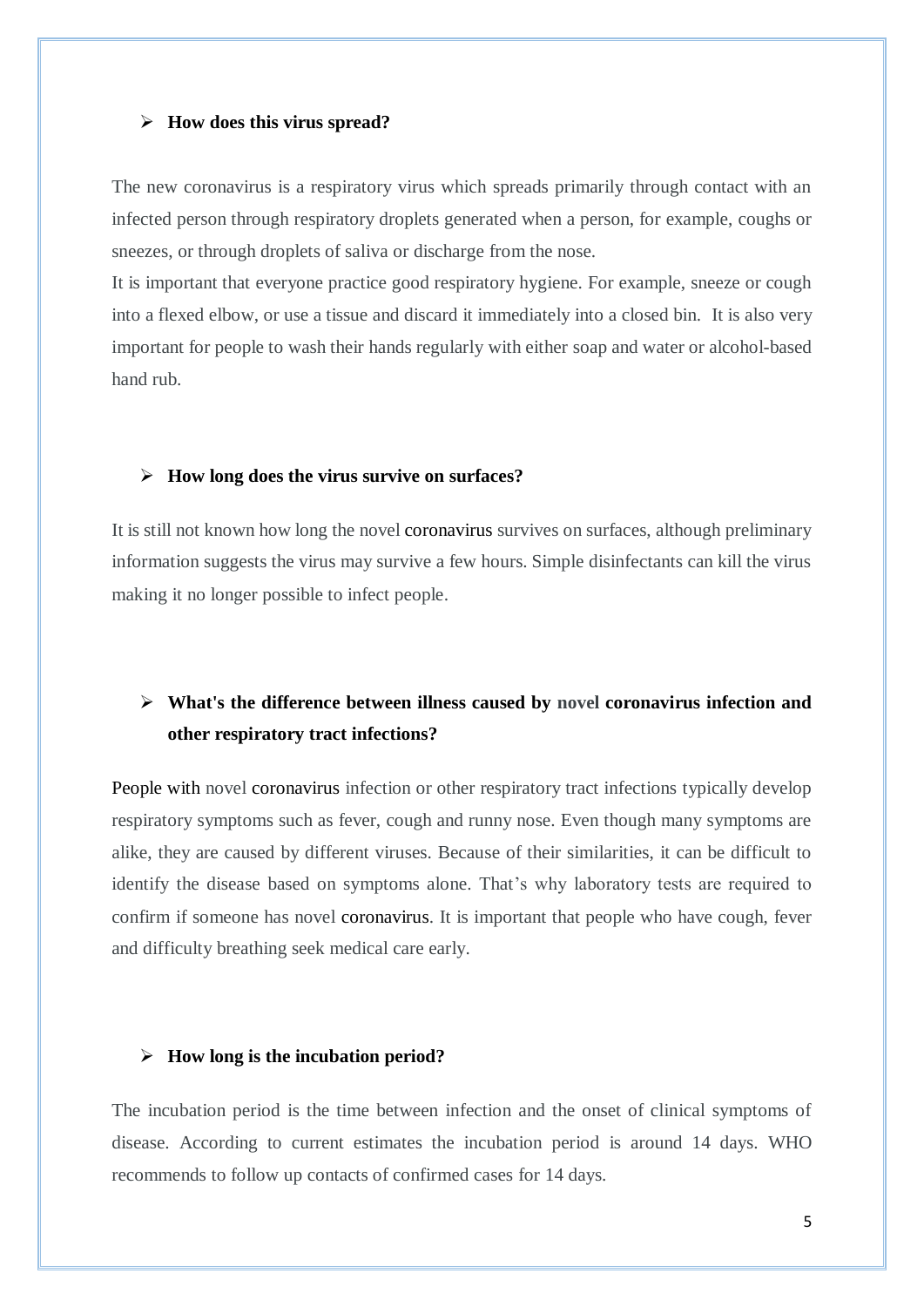#### **Can novel coronavirus [be caught from a person who presents no symptoms?](https://www.who.int/news-room/q-a-detail/q-a-coronaviruses)**

It may be possible that people infected with novel coronavirus may be infectious before showing significant symptoms. However, based on currently available data, the people who have symptoms are causing the majority of virus spread.

# **[Is it safe to receive a package from China or any other place where the virus has](https://www.who.int/news-room/q-a-detail/q-a-coronaviruses)  [been identified?](https://www.who.int/news-room/q-a-detail/q-a-coronaviruses)**

Yes, it is safe. People receiving packages are not at risk of contracting the new coronavirus. From experience with other coronaviruses, we know that these types of viruses don't survive long on objects, such as letters or packages.

# **[Are antibiotics effective in preventing and treating the novel coronavirus](https://www.who.int/news-room/q-a-detail/q-a-coronaviruses) [infection?](https://www.who.int/news-room/q-a-detail/q-a-coronaviruses)**

No, antibiotics do not work against viruses, they only work on bacterial infections. The novel coronavirus is a virus and, therefore, antibiotics should not be used as a means of prevention or treatment.

### **[Are there any specific medicines to prevent or treat novel coronavirus](https://www.who.int/news-room/q-a-detail/q-a-coronaviruses) infection?**

To date, there is no specific medicine recommended to prevent or treat the novel coronavirus. However, those infected with this virus should receive appropriate care to relieve and treat symptoms, and those with severe illness should receive optimized supportive care.

If you want to protect yourself from getting infected with the new coronavirus, you should maintain basic hand and respiratory hygiene and avoid close contact, when possible, with anyone showing symptoms of respiratory illness such as coughing and sneezing.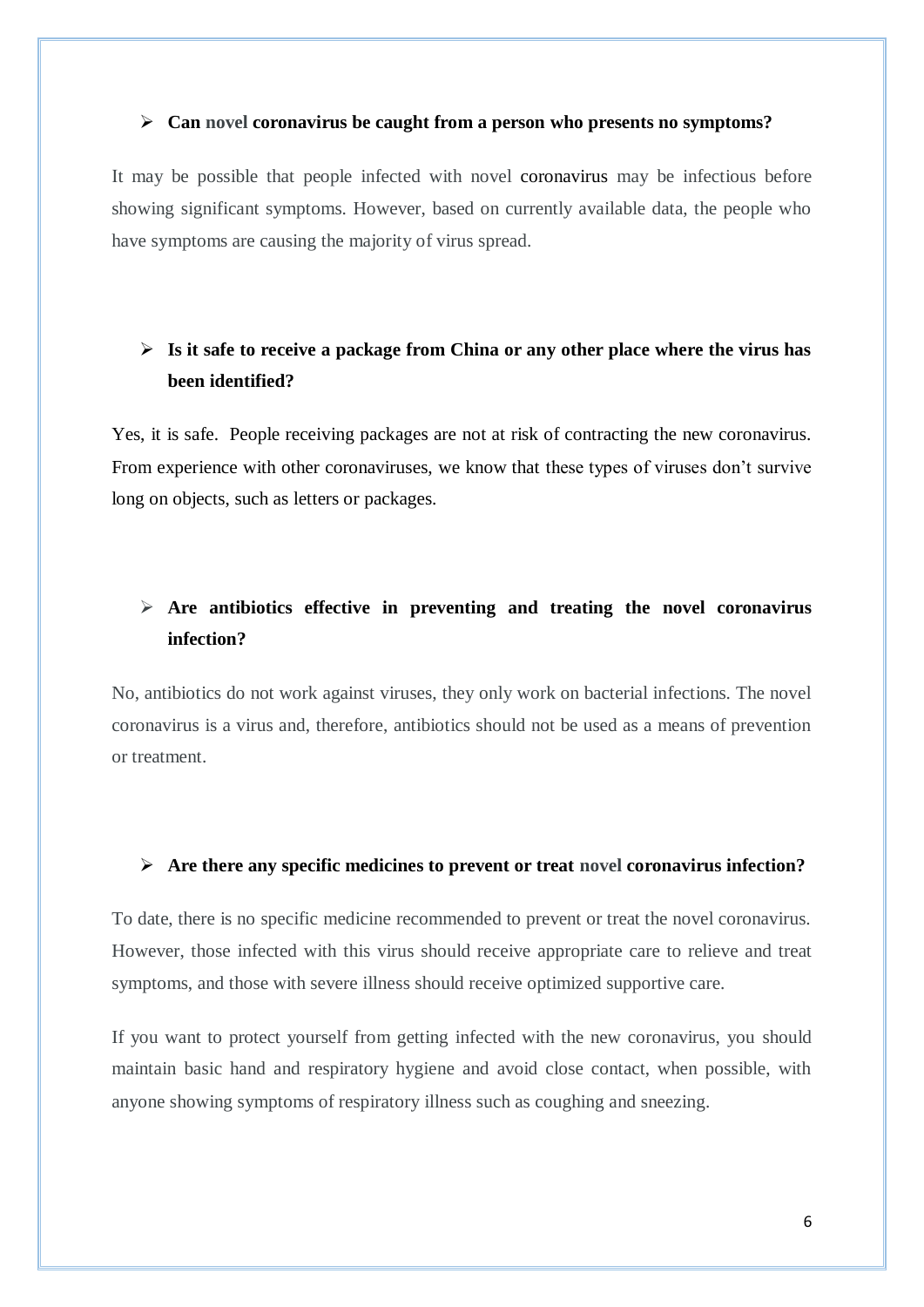Measures such as taking vitamin C, wearing multiple face masks, and taking self-medication such as antibiotics are not specifically recommended for novel coronavirus as they are not effective to protect yourself and can be even harmful.

In any case, if you have fever, cough and difficulty breathing seek medical care early to reduce the risk of developing a more severe infection and be sure to share your recent travel history with your doctor.

## **More Q & A**

### **How infective is (transmissible) the novel Coronavirus?**

The infectivity (transmissibility) of an agent is presented by an indicator named, R0 ("R naught"). This tells the number of cases one case infect on average over the course of its infectious period, in an otherwise uninfected, un-immune person. The R0 values of several infections is mentioned below.

| MERS - $CoV - 1$ | Ebola - 1.5-2 |
|------------------|---------------|
| $SARS - 4$       | $HIV - 4$     |
| Measles $-12-18$ |               |

Value estimated for 2019-nCoV is 1.4 - 2.5 as at 30/01/2020 (likely to be changed with newer evidence)

### **How fatal the disease?**

Fatality is measured by an indicator known as Case Fatality Rate (CFR). It is presented as a percentage. It says how many deaths could occur out of 100 infected individuals.

In SARS epidemic which occurred in 2002-2003, CFR was 9.6%

In MERS Corona epidemic which occurred in 2012, CFR was 34.4%

In 2019-nCoV, it is estimated as 2%